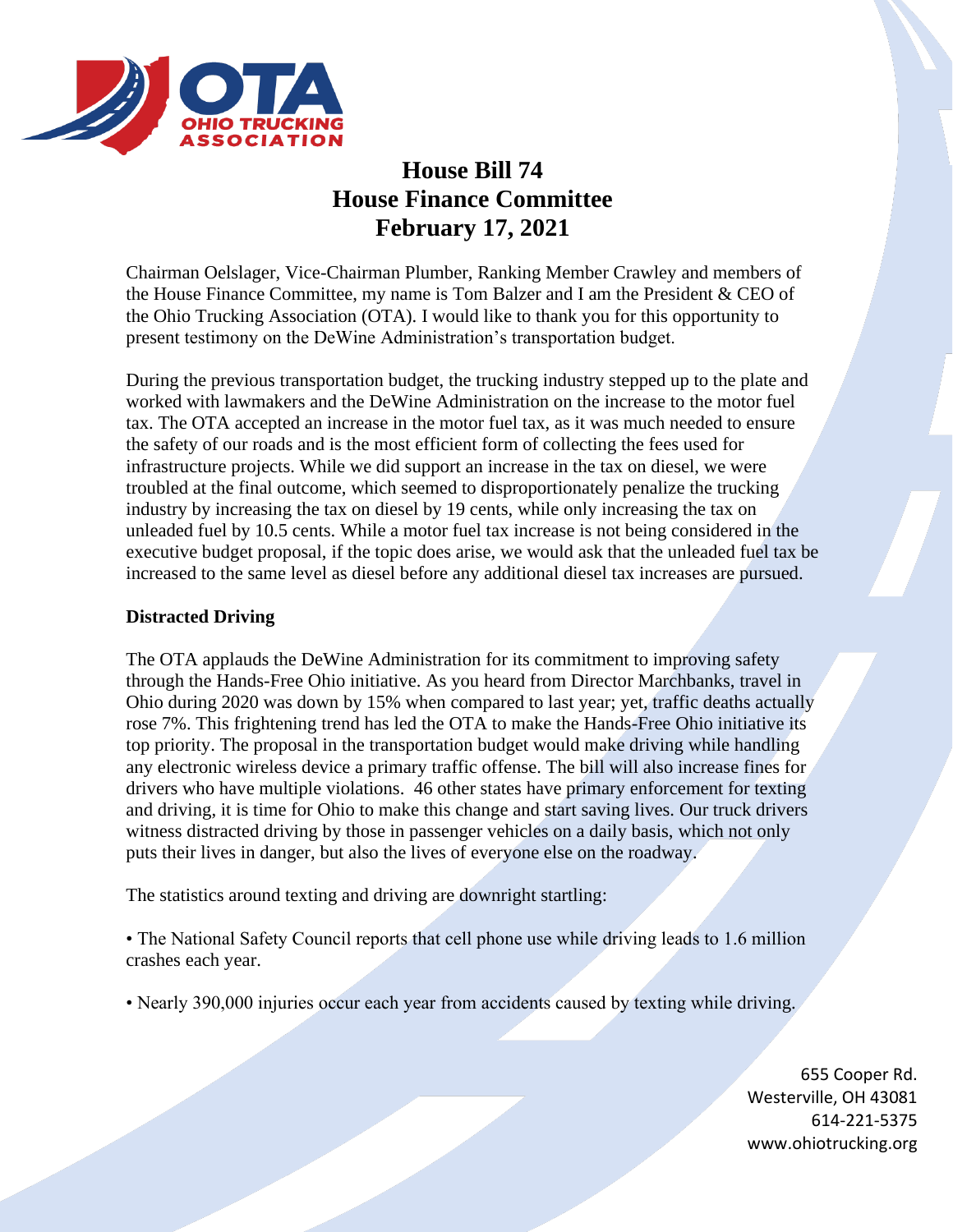- 1 out of every 4 car accidents in the United States is caused by texting and driving.
- Texting while driving is 6x more likely to cause an accident than driving drunk.

• Answering a text takes away your attention for about five seconds. Traveling at 55 mph, that's enough time to travel the length of a football field.

While the goal of this the Hands-Free Ohio initiative is to save lives, it is also important to note that it will also be beneficial to those in the logistics industry, as commercial vehicles are often hit by distract drivers. Additionally, crashes, even those not involving a commercial vehicle, lead to delays, which slows the movement of goods. Reducing distracted driving will keep our drivers safe and allow them to deliver their goods on-time, without unexpected delays.

### **Registration Fees**

As Ohio considers how to fill budget holes, specifically within the Department of Public Safety, we believe there is an innovative solution that, if implemented, could increase revenue for the Department of Public Safety, without raising taxes or fees. In speaking with our members, it became apparent that many of them were registering their commercial trailers in other states. When asked why, the answer was clear, it is easier and cheaper in other states. States like Maine have a streamlined process, that is extremely affordable, especially for those companies registering many trailers. In Ohio, there are numerous layers of fees, there is a \$25 base fee, an \$11 BMV fee, and a \$5 deputy registrar fee. In total, depending on permissive local taxes, these fees could amount to between \$293 and \$533 for a single permanent trailer registration. In Maine, a company can register a vehicle for up to 12 years for just \$144. For the past year, we have examined ways to make Ohio more competitive and bring trailer registrations back to the state. In doing so, we could see significant revenue gains as opposed to sending this money out-of-state. The proposal would modify the \$25 base fee over an 8-year period. By reducing this fee, we could lower Ohio's permanent commercial trailer registration fee to \$143, one dollar less than Maine's. We believe this change will draw Ohio's tailer registrations back to the state and in doing so, increase revenues for both DPS and deputy registrars, whose fees will not be impacted under this plan. Such a proposal could also attract trailer registrations from out of state, which could result in significant revenue increases for the state and its local governments. We would urge you to support an amendment, implementing this change that will make Ohio more competitive when it comes to registering commercial trailers.

#### **Truck Parking**

I would also like to take this opportunity to address an issue facing our drivers, which is the lack of parking available for commercial vehicles. You have all likely seen this problem firsthand, rest stops packed each night with commercial vehicles, which often forces trucks to park on the side of the highway. This problem has been exacerbated as more rest stops have closed, thus further limiting the parking options for drivers. This is inconvenient for the drivers and creates safety concerns for all on the road. We appreciate language in the transportation budget that prohibits the closure of future rest areas unless the rest area's parking lot remains available for commercial vehicles. One solution we have suggested to ODOT would be to create a fund dedicated to addressing this problem. We look forward to